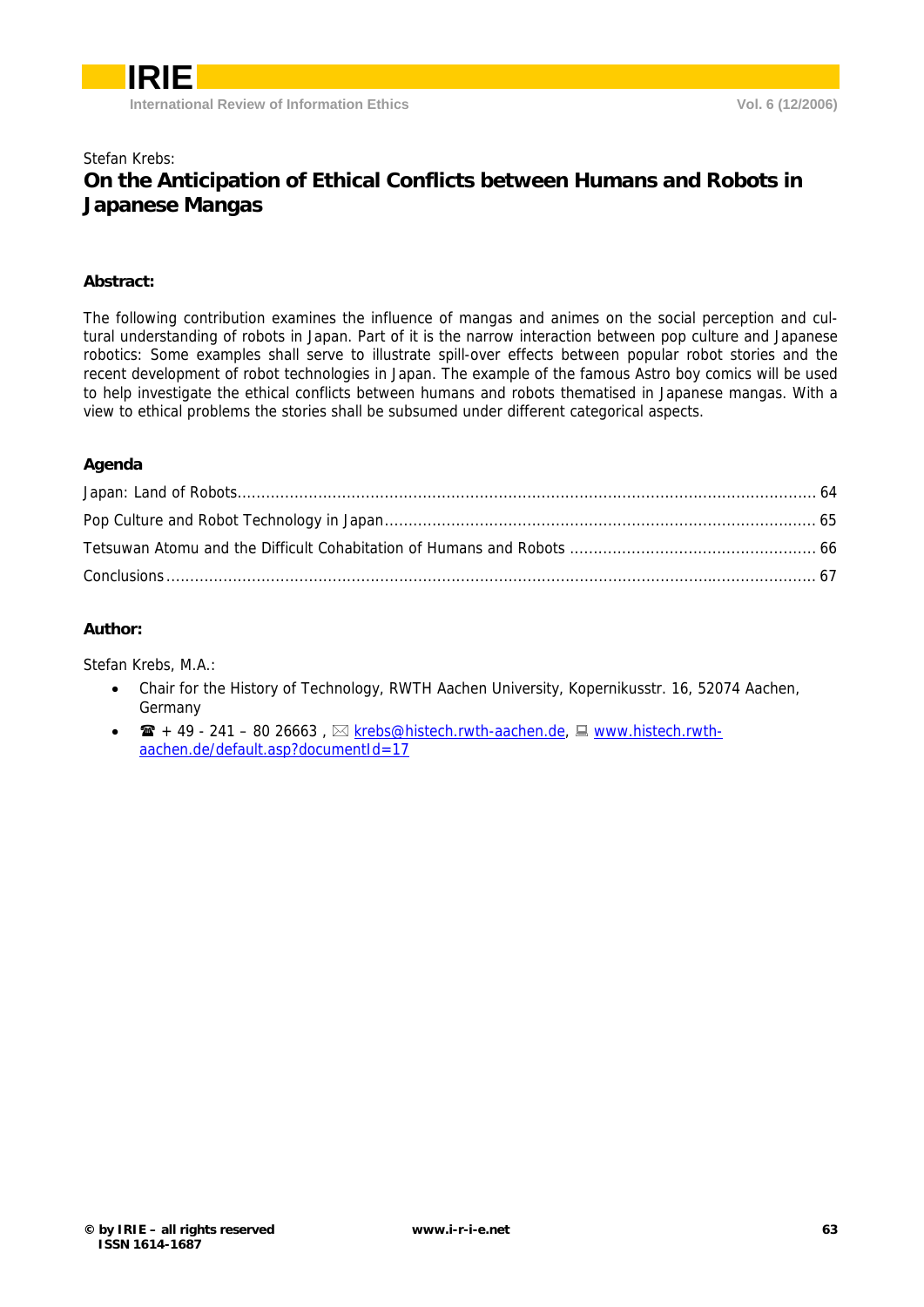Stefan Krebs:

## **On the Anticipation of Ethical Conflicts between Humans and Robots in Japanese Mangas**

## **Japan: Land of Robots**

According to the International Federation of Robotics (2005), 356.483 industrial robots were in use in Japan in the year 2004. Due to different categorisations, the Japanese figures are not directly comparable to the European and US-American statistics. And yet the distance to the second greatest robot user, Germany, speaks for itself: In the Federal Republic the year 2004 saw only 120,544 industrial robots, approximately a third of the Japanese number.

In the development of humanoid robots as well, Japan has played a leading role for years. The research activity in this field at the university go back to the 1970's. The elite university of Tokyo, Waseda, started the Wabot-Project under the leadership of Ichiro Kato already in 1973. The research platform, Wabot-2, won fame through a concert with the Tokyo NHK Symphony Orchestra, in which the robot played the organ.

In 1985 the car manufacturer, Honda, began the development of humanoid robots and presented its first development to the public ten years ago: P1, a 182 cm tall and 210 kg, seemingly monstrous robot. Four developmental stages later, P4, alias Asimo, had shrunk to 120 cm and weighed only 43 kg. Asimo emphasises Japan's leading role in the development of humanoid robots through its ubiquity in the media, and has become a national icon. In August 2003, the robot accompanied the Japanese premier, Junichiro Koizumi, on a diplomatic visit to the Czech Republic.

Asimo represents a prime example in the development of so-called personal- or partner robots. These, mostly humanoid robots are to perform a series of everyday services, and are to be utilised especially in the care of the elderly and of children in the near future. The Japanese Robot Association (2001) hopes that the sale of partner robots may become a strongly growing market. Numerous prototypes were presented to the visitors of the world exhibition 2005 in Aichi, among them, robots of large industrial corporations, such as Honda, Toyota, Sony or NEC.

With astonishment and alienation, Western media reported that the Japanese did not feel the aversion to the "mechanical monsters" common in the West (Faiola 2005; Wagner 2005). Yet even in the Japanese self-perception such write-ups can be found. For example, Tachibana Takashi, one of the best known Japanese science journalists, speaks of Japan as the robot kingdom – robotto okoku (Iwao 2003). The enthusiasm of the general public for robot exhibitions confirms this. The Japanese Robodex 2003 – an exhibition of entertainment- and service robots – boasted alone 70,000 visitors.

Mostly economic factors, religious and socio-cultural dispositions are cited as reasons for the high social acceptance of robots: the system of lifelong employment, the cooperation of unions, the high educational level, and the special situations on the labour market in times of full employment are listed as reasons for the successful and extensive introduction of industrial robots in the 1980's. Employees in the firms in question needed not fear for their positions, and could often take on more highly qualified tasks. Therefore, the robots were not seen as competitors (Schodt 1988: 118-153). Even the Shinto idea of all-animation, which can also extend itself to inanimate objects, as well as a historically conditioned positive fundamental attitude toward technology contribute to the acceptance of robots (Schodt 1988: 198-200).

The long history of robots in Japanese pop culture, though, is also cited again and again. In 1951 Tetsuwan Atomu was born, a comic figure created by Osamu Tezuka. His story is set in the year 2003, and Tetsuwan Atomu – known outside of Japan as Astro Boy or Mighty Atom – is a robot who resembles a young boy on the outside, and who possesses superhuman powers, thanks to the most modern technology.

Tetsuwan Atomu appeared 18 years in Shonen Magazine, a comic magazine whose target audience is boys between the ages of 10 and 15. In 1963 Astro Boy was broadcast on Japanese television as the first cartoon series with 193 episodes in all. And in 2003, on Astro Boy's supposed birthday (his birthday was said to be April 7, 2003) new episodes were produced for Japanese television; and the Japan Mint announced special coin sets to commemorate his birth.

Comics (mangas) and cartoon films (anime) are uncommonly more popular in Japan than in Europe and the USA. In 2002 mangas constituted 38,1% of all Japanese printed matter (JETRO 2005). Manga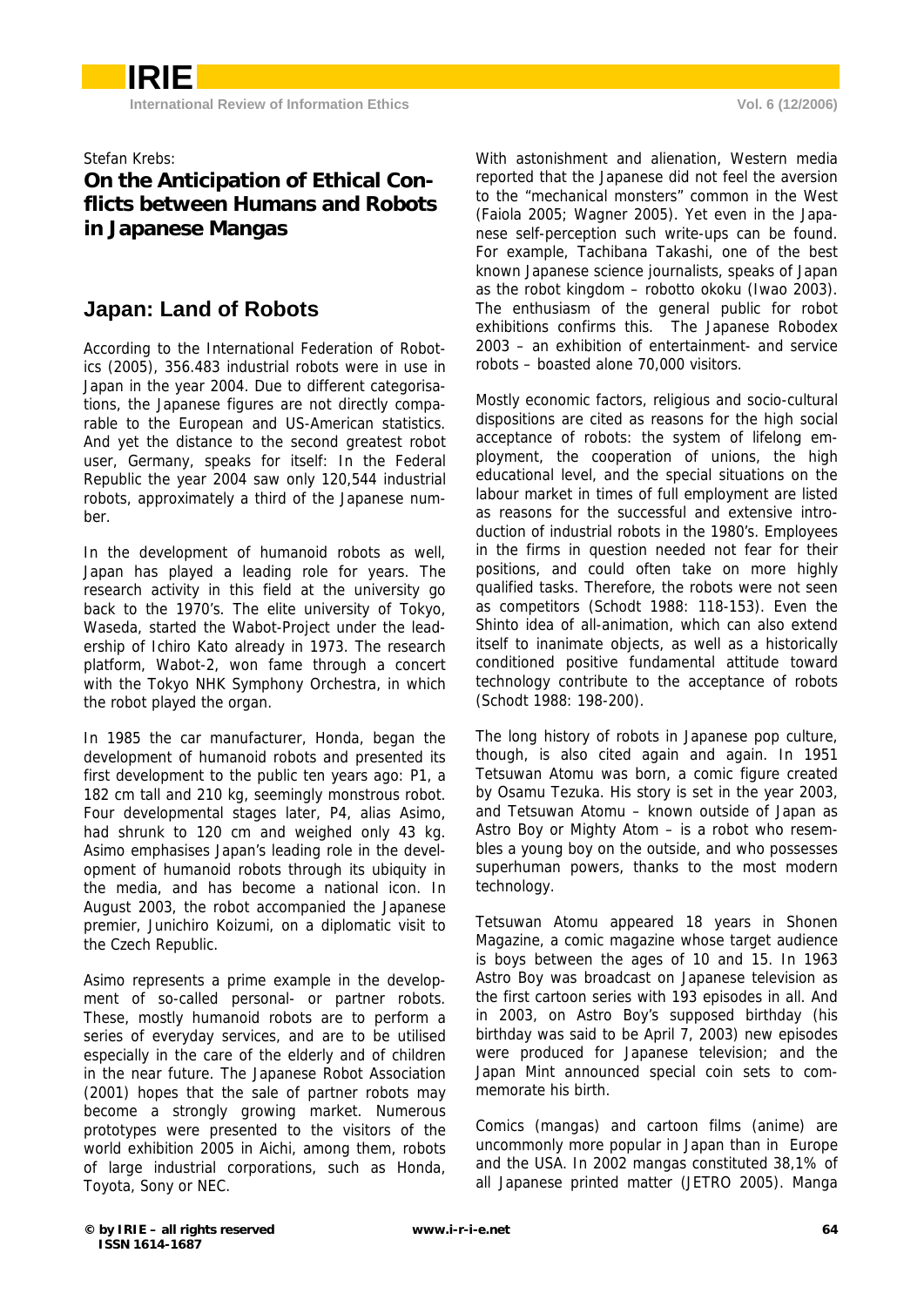

**International Review of Information Ethics Vol. 6 (12/2006)** 

magazines and books are not only for children and adolescents, but also for adult readers. Their genres are as numerous as they are different, and among them is an entire universe of robot-mangas. Aside from characters located in the Japanese culture of cuteness – kawaii – like the cat robot, Doraemon, there have been numerous giant robot stories since the 1970's. These are usually not about autonomous robots, but rather remote controlled machines. A 1981 survey shows that 73 percent of all works at that time fell into this category (Schodt 1988: 82).

In Japanese self-perception, the part played by these pop-cultural role models in the general acceptance of robots is considerable. Tachibana Takashi writes: "Thanks to Astro Boy, Japan has become one of the most robot-friendly nations in the world, and Japanese workers raised few objections to the introduction of industrial robots into the workplace." (Iwao 2003) Satoshi Amagai, president of Sony subsidiary Entertainment Robot Co., explains the great success of his products, the dog robot, Aibo and the humanoid robot, Qrio, also with a reference to pop culture: "We are lucky in Japan that we have always had – through manga and animation – a positive image about robots." (Rees 2001)

# **Pop Culture and Robot Technology in Japan**

Three examples shall serve to illustrate the spill-over effects between popular robot stories and the development of robot technologies in Japan.

The humanoid robot, HRP-2, which was developed by the National Institute of Advanced Industrial Science and Technology together with Kawada Industries, received its outer form from Yutaka Izubuchi. Izubuchi is a manga artist, and is famous for his work for the cartoon series, Patlabor. Labors, in this series are giant humanoid robots that function i.a. as police vehicles, and are controlled by human pilots. The HRP project team gave the necessity that the appearance of the robot should make a friendly impression on people as the reason for their cooperation with Izubuchi (Kaneko 2004). This seems strange in light of the fact that HRP-2 rather resembles a military war robot. This is only explicable through the great popularity of mangas and animes, i.e. the positive image of robots to be seen in them: they help the main human characters and usually fight not against people, but against other machines. At the same time, the form of HRP-

2, with horn-like protrusions on its helmet ties in to deeper lying cultural stratum from samurai tradition.

Soya Takagi, chief engineer at Toyota and his team took their cue from the anime idol, Gundam, in the development of the robot, I-foot (Wagner 2005). The Gundam robots are not autonomous robots, but rather fighting machines, controlled by human pilots, like the Labors. Toyota did not copy the military appearance of the anime models, though, but only the conceptional idea of the Gundam series. Thus, the pilot of I-foot sits in the robot's "chest". In the comics, Gundam are the further development of so-called robot suits. These can be worn as mobile technology, like an exoskeleton, and are intended to increase the bodily powers of those who wear them. In real 'life such a robot suit, HAL-3, was developed at the Tsukuba University of Tokyo, and displayed along with I-foot at the Expo 2005 (Leis 2006: 40-43).

The Atom Projekt would go yet a step further. Inspired by the anime series, Tesuwan Atomu, a robot is to be developed under massive public financing over the next three decades that has the mental, physical and emotional capabilities of a fiveyear-old child. Astro Boy serves as the direct template for the formulation of research goals. Mitsua Kawato, director of the computational neuroscience laboratories of the Kyoto-based Advanced Telecommunications Research Institute, supports the initiation of the Atom Project. He compares the ambitious goals of the program with those of the American space travel program, Apollo. The Atom Project as a technological vision is intended to free scientists from the pressure of applicational demands on research, and its short-term requirements. Thus, the question is not posed, why a robot with the capabilities of a small child ought even to be developed (The Japan Times 2003).

Even for the self-location and motivation of Japanese engineers and scientists, the robots from the manga- and anime series seem to play an important role. Ryoza Kato of Toa University explained his enthusiasm for the development of humanoid robots in the Journal of the Robotics Society of Japan thus: "We are the Mighty Atom Generation, and we were brought up looking at Atom in comics and animation, so it just seemed like it would be a great deal of fun to create something that can walk." (Schodt 1988: 83) Minoru Asada, a leading roboticist at Osaka University, adds: "Atom affected many, many people. I read the cartoons an watched the TV program. I became curious to know what human beings are. I still am ... and that's why I build ro-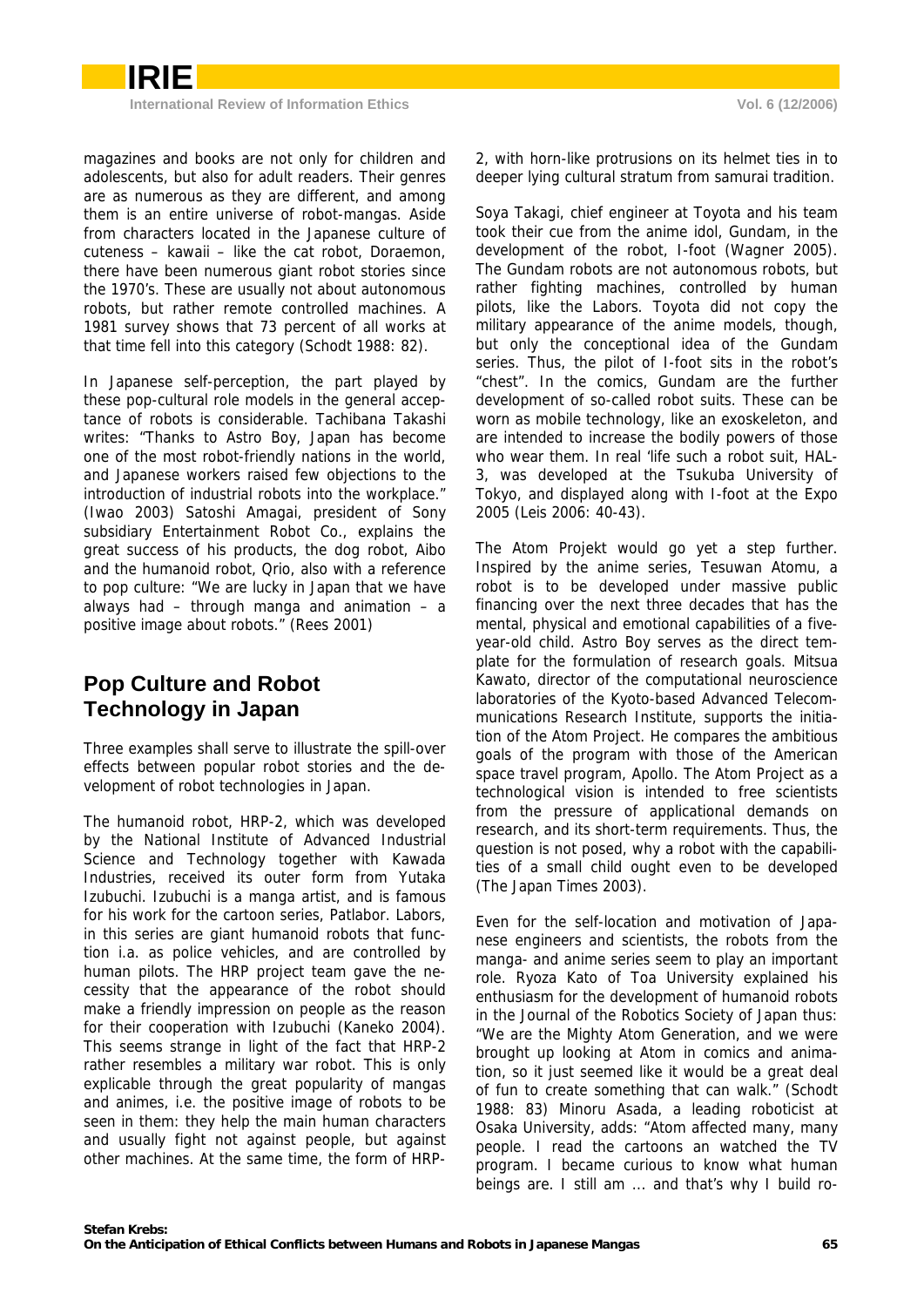bots." (Hornyak 2006: 54) And Shuji Hashimoto, professor of robotics at Waseda University, explains: "The machine is a friend of humans in Japan. A robot is a friend, basically. So it is easy to use machines in this country." (Jacob 2006)

### **Tetsuwan Atomu and the Difficult Cohabitation of Humans and Robots**

Starting from the influence of robot comics on both the perception and the development of robots in Japan, the Tetsuwan Atomu will now be used to help investigate the ethical conflicts between humans and robots thematised in Japanese mangas. Osamu Tezuka's stories are a convenient example, as the comic takes at its theme from people's prejudices and ressentiments vis-à-vis robots. Astro Boy, on the other hand, pleads for equal rights for robots and humans and their co-existence in partnership. The author's explicit goal is to build a bridge between the two cultures – human and machine (Matthews 2004).

Two anomalies of the Astro Boy mangas are especially noteworthy: On the one hand, Astro Boy lives in a completely normal human environment; his parents are also robots, but he goes to school with other kids. This everydayness facilitates young readers' access to the stories especially. On the other, Astro Boy's powers are drawn not from some magic sources, in contrast to those of most American superheroes, but from the science and technology of the 21st century. This is especially emphasised repeatedly through supposedly scientific and technological explanations and the design of Astro Boy's electro-mechanical inner life. The sequel to this story, The Atom Chronicles, which was conceived especially for adult readers, and appeared from September 1968 to February 1969 in the daily newspaper, Sankei Shimbun, takes up this apparently real side of the robot (Patten 2004: 332).

With a view to ethical problems the stories can be subsumed under three aspects: firstly, conflict situations that show the robot as an agent acting autonomously; secondly, those that concern the human developers and users of robots; and thirdly, those that have the fundamental cohabitation of humans and robots as their subject.

Just as the American science fiction author, Isaac Asimov in his famous robot tales, Tezuka formulated robot laws, that are intended to guarantee the

conflict-free cohabitation of humans and robots. In contrast to Asimov's three laws, there are ten such laws in Tetsuwan Atomu: i.a. that a robot must not injure or harm a human; but also that a robot must not leave the country without permission, or that a robot shall not change the gender allotted to it (Schodt 1988: 77).

Like Asimov, Tezuka constructs moral dilemmata in which Astro Boy or other robots find themselves confronted with the choice of following the robot laws or breaking them in the name of a higher moral good. E.g. Astro Boy must leave the country in secret in the story "Die Geistermaschine" (2000a) in order to save his mentor, Dr. Ochanomizu, from a criminal. The limits of an all too rigid, rule-based robot ethic, come to light in the different stories. Thus, neither the different everyday situations, nor the exceptional cases can be portrayed in a simple program code.

Inasmuch as Astro Boy must override the norms placed upon him, Tezuka reveals the actual focal conflict in the development of autonomous robots: autonomy is finally only attainable at the price of overcoming rigid rules and a central control.

The user- and developer-related conflicts have to do mostly with the abuse of robots – for example, for criminal or military purposes. Once again, problems with robot autonomy come to light: such as when robots refuse to perform the immoral orders given them by humans, as in the story, "The Greatest Robot on Earth" (2002b). Aside from this, Tezuka is also concerned with the question of what ethical responsibility scientists and engineers bear: are they allowed to construct robots for military or criminal purposes? In the sense of an engineering ethics, there is a concern with the anticipation of possible abuse. In the story, "Die Geistermaschine", already mentioned, the question is raised of whether scientists ought not pursue a strict policy of nonproliferation of robot technology vis-à-vis public agents who do not live up to the standards of democracy and civil rights. The robots, with the exception of Astro Boy, have a value neutral attitude. They cannot defend themselves, even when they recognise their moral misuse, due to the robot laws, so that they themselves are finally the victims of human agents (Hornyak 2006: 49).

For the cohabitation of humans and robots, Tezuka takes a strict stance in favour of equal rights. In "Seine Hoheit Dead Cross" (2000c) and the short story "Mad Machine" (2002a) he makes a topic of what civil and political rights robots ought to have.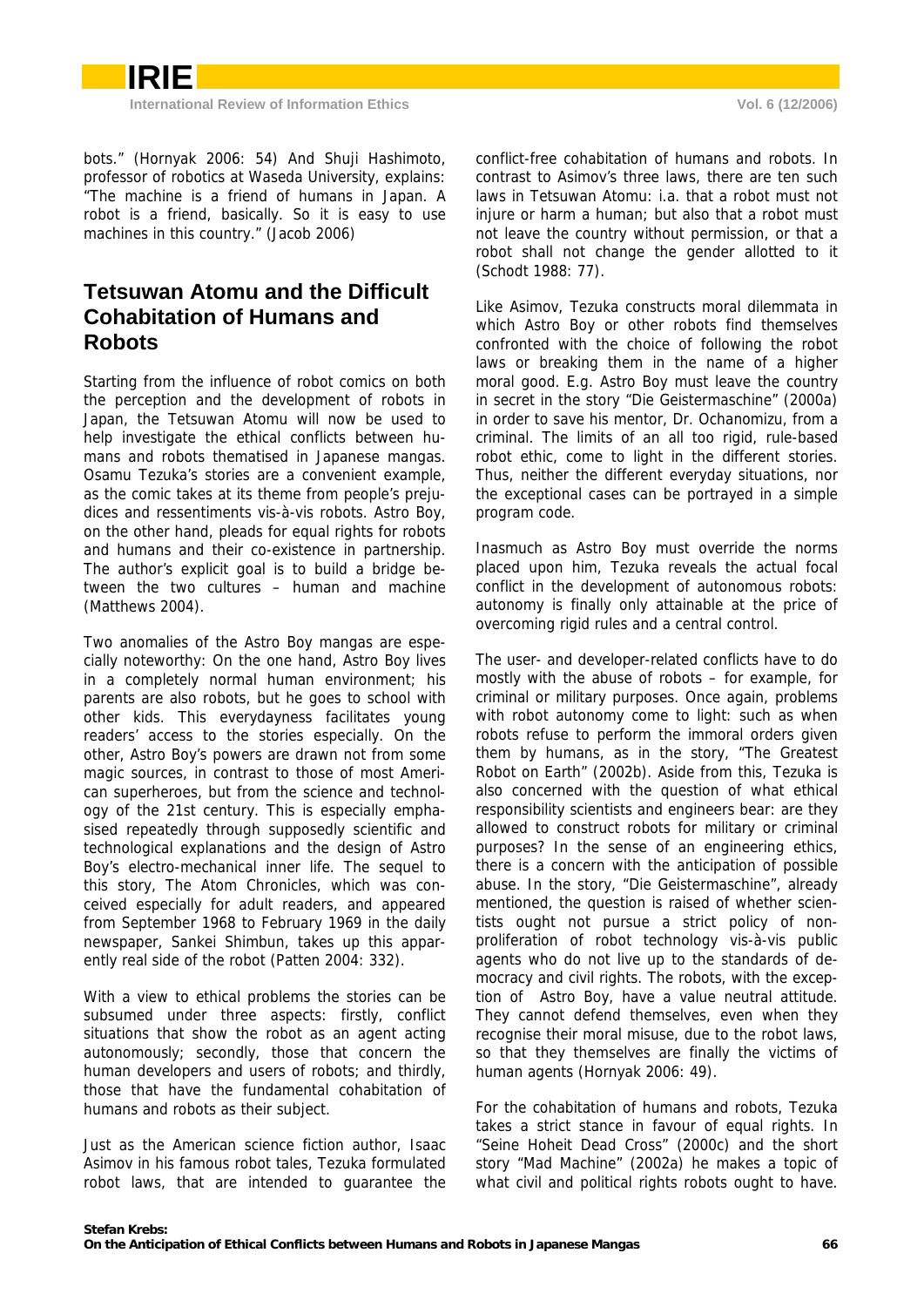

In the former, a robot is elected president. A human opposition group rebels, and attempts to seize power illegally. From Astro Boy's perspective the long, hard path toward robots' political emancipation is told. In "Mad Machine" a political official, himself a robot, demands a work-free day for robots: Machine Day. Here, too, human agents resist at first, and threaten to plunge the entire country into chaos. In both cases the robots attain their rights in the end and are recognised as humans' equals.

The story "Die künstliche Sonne" (2000b) treats the fragile borderline between machine and man in a secondary story line. Through the character of the detective, Homespun, who must be operated upon several times, so that he is gradually transformed into a robot, the comic poses the question of a cyborg's self-understanding. At first, Homespun protests against his transformation into a cyborg, but later accepts it. Here, too, Tezuka arrives at the conclusion that robots and humans are fundamentally similar, so that the transition from human to machine is not a qualitative change.

# **Conclusions**

The Japanese manga author, Osamu Tezuka, paints a quite technically euphoric, optimistic picture of the 21st century "robot society." For him, the actual conflicts are between the developers and users of robot technology, and not between robots and humans. Robots appear as neutral tools or as humans' partners. In the Japanese reception of the Tetsuwan Atomu mangas, the ethical conflicts are the burden of human agents alone (Leis 2006: S-2).

The ethical conflicts that Tezuka portrays are, in spite of their fictitious character and their embeddedness in strongly oversubscribed superhero stories, relevant to today's and tomorrow's robotics. The main conflict of the development of adaptive, non-linear robot systems is one focus of today's research projects (Christaller 2003). This is visible, i.a. in the commotion caused by the lecture "Fast, Cheap and Out of Control" by Rodney Brooks at a NASA conference in 1994. Brooks had described the development of autonomous bio-robots, which are supposed to explore planets autonomously and without direct human control (Becker 1997; Brooks 1989).

The Japanese robot developers also recognise the question of non-proliferation of militarily useful robot technology: Takeru Sakurai, one of the developers of the robot suit, HAL-3, wishes to ensure

explicitly for those items to be distributed that the suit be used solely for civil purposes (Wagner 2005). But on the other hand the JRA complains in a strategy paper from May 2001 of a lack of Japanese arms research in the area of robotics (2001).

Tezuka offers no real attempts at a solution for the ethical conflicts between humans and robots in his stories. To expect this would hardly do justice to the manga's humble pretences. Still, at the end there remains an uncritical attitude toward technology. Here a widespread ideology of a value neutrality of science and technology shines through which can also easily be found in the West (Hornyak 2006: 47- 51).

The efficacy of pop cultural role models in Japanese robot development must not be underestimated. George Basalla (1976) points out rightly what an enormously broad influence comics, cartoons and movies have. The producers of pop culture can reach an uncommonly larger audience than can the classical popularisation of science. Due to their broad readership, which spans many age groups, Japanese mangas form not only childhood socialisation, but also the adult imagination. Science fiction writer Hideaki Sena (2003) believes Astro Boy's role as an intermediary between fantasy and science goes even further: "We may be able to gain a realistic view of the environment for robots in Japan by thinking of robot stories as interfaces between culture and science. Images are being passed back and forth between fiction and real-life science, and these two realms are closely interconnected. This is perhaps the legacy of Astro Boy." Thereby, pop culture often perpetuates and pronounces stereotypes and simplified ideas of science and technology. The Tesuwan Atomu mangas were intended to buttress the techno-euphoria of the years of recuperation from the lost Second World War, thus contributing to the country's recovery (Schodt 1988: 75-79). For this, their current effect ought to be examined all the more critically.

### **References**

- Basalla, George. 1976. "Pop Science: The Depiction of Science in Popular Culture." In Gerald J. Holton, ed. Science and its Public. Dordrecht: Reidel, pp. 261-278.
- Becker, Egon et al. 1997. "Out of control. Biorobotik, Science Fiction als wissenschaftlich-technische Innovation." In Werner Rammert, ed. Innovationen – Prozesse, Produkte, Politik. Frankfurt a.M.: Leipziger Univ.-Verlag, pp. 175-193.